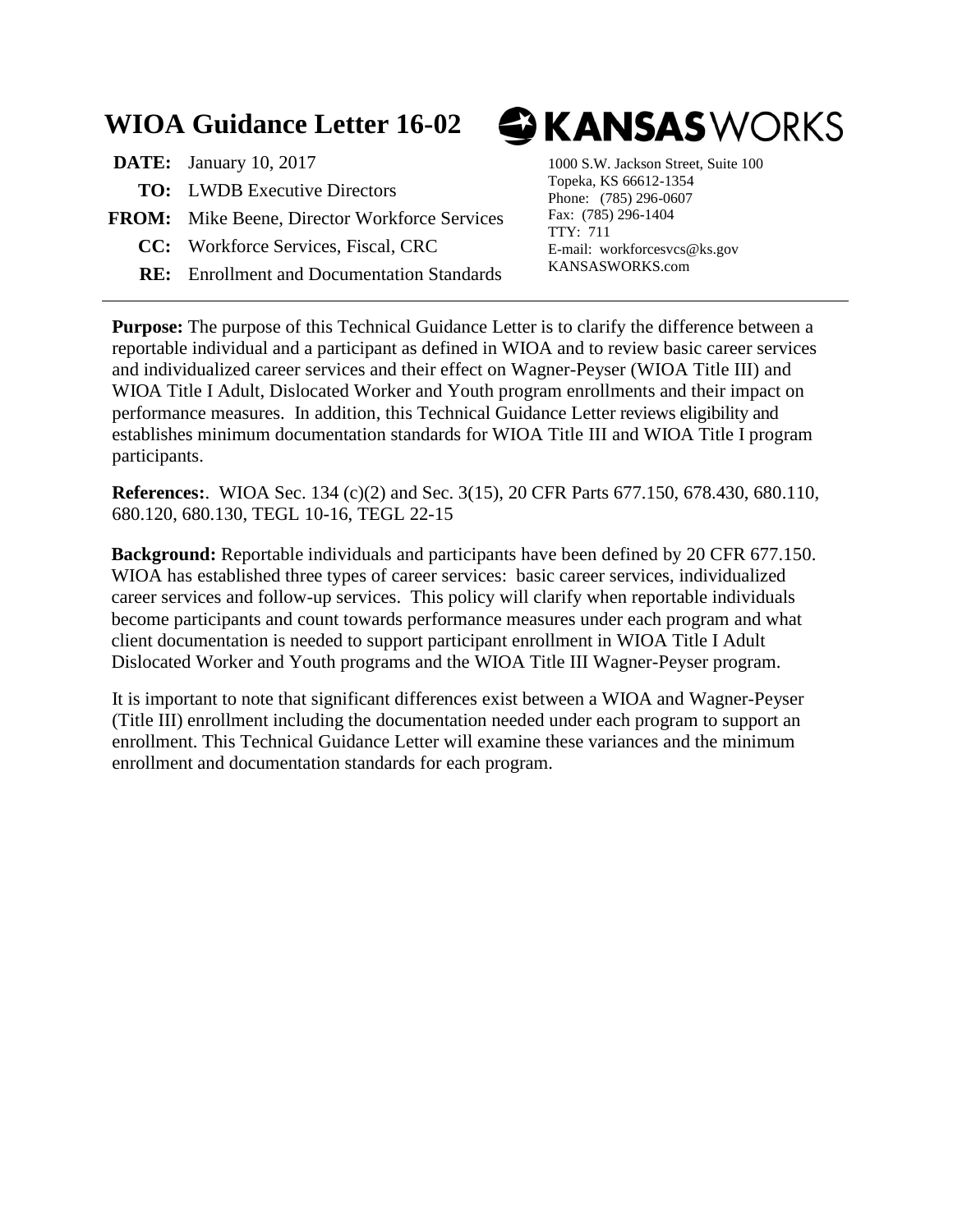#### **Table of Contents**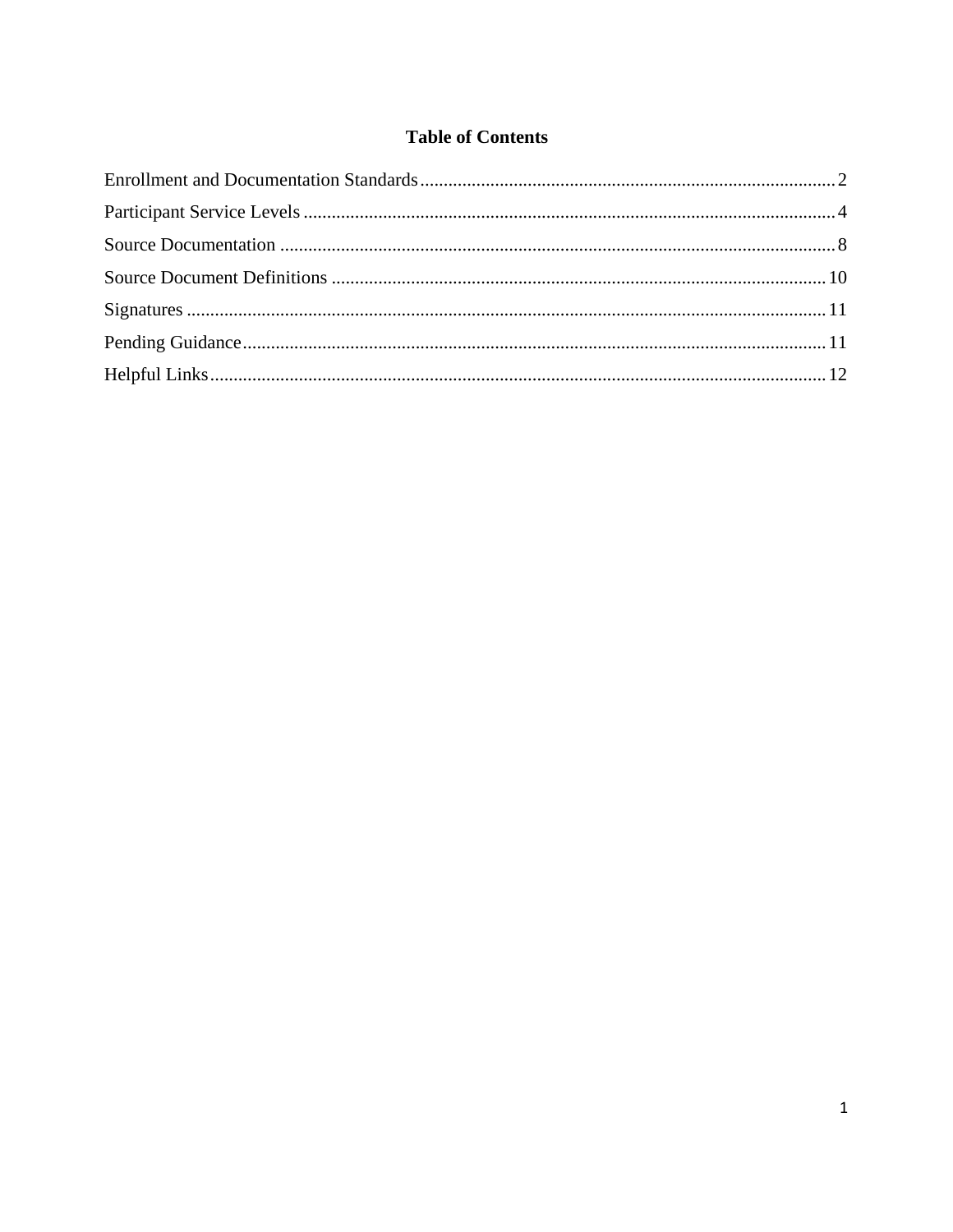### <span id="page-2-0"></span>**Enrollment and Documentation Standards**

#### **Enrollments**

Wagner-Peyser services are available to any person who wishes to access them without regard to eligibility, employment or income status. Any individual accessing the services whether electronically or at a workforce center should be enrolled in the Wagner-Peyser program. This includes individuals who access the services themselves (self-service) or are provided services with significant staff involvement. All individuals receiving either self-service or services with significant staff involvement under Wagner-Peyser would be enrolled in the Wagner-Peyser program and thus would be included in Wagner-Peyser performance measures.

WIOA Title I Adult, Dislocated Worker and Youth programs have specific eligibility requirements for each funding stream and varies significantly from Wagner-Peyser with regard to enrollment requirements. Programs must include participants in their performance calculations. A participant could have different documentation requirements depending on the level of service received (basic versus individualized), but all participants will be included in performance calculations. Reportable individuals, who are not participants, are not included in performance calculations.

#### **Definitions and Their Applicability on Performance Accountability**

The following definitions are provided as a tool in establishing performance accountability.

- *A. Reportable individual:* An individual who has taken action that demonstrates an intent to use program services and who meets specific reporting criteria of the program, including:
	- Individuals who provide identifying information;
	- Individuals who only use the self-service system; or
	- Individuals who only receive information-only services or activities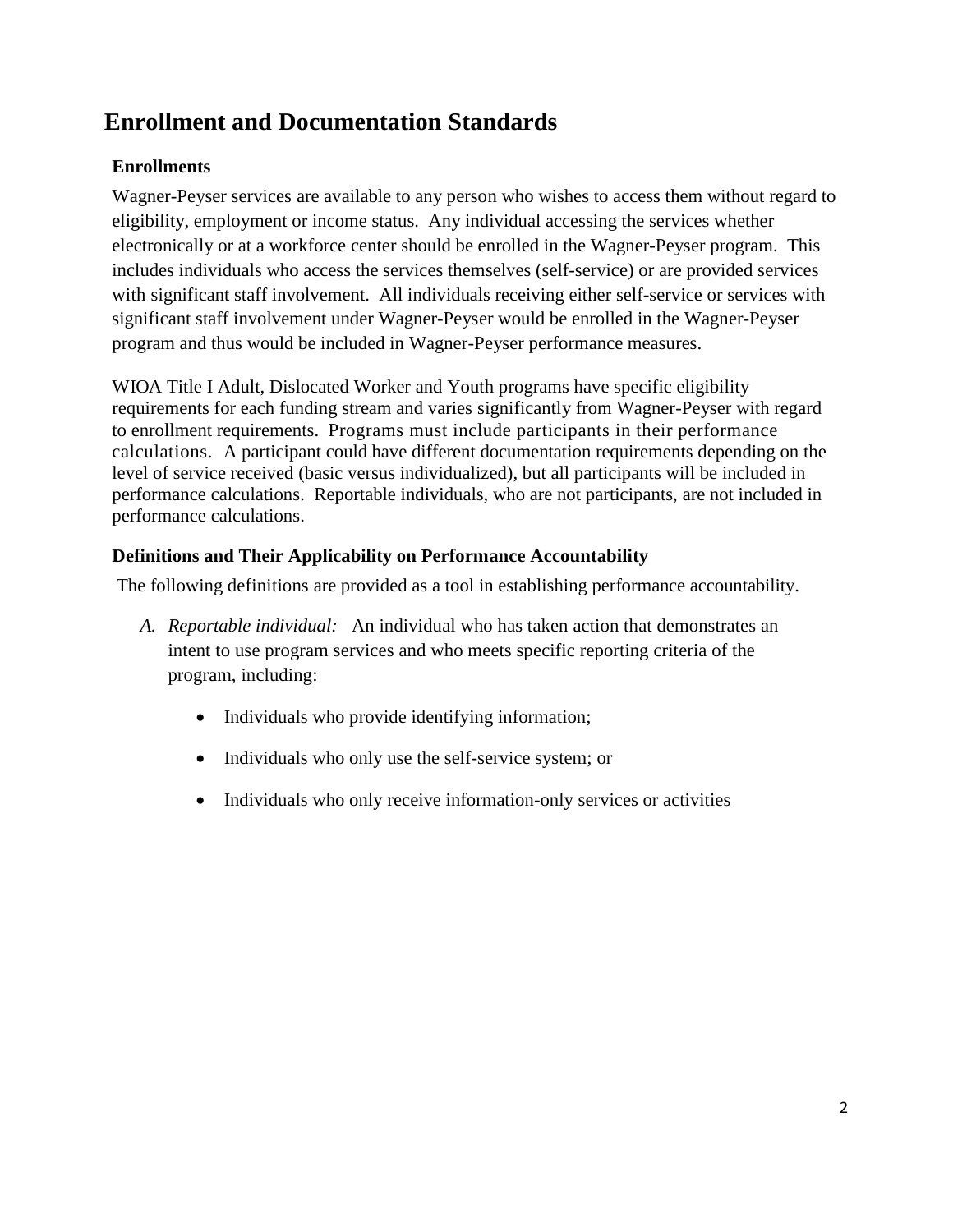Self-service occurs when individuals independently access any workforce development system program's information and activities in either a physical location, such as a onestop center resource room or partner agency, or remotely via the use of electronic technologies.

Self-service does not uniformly apply to all virtually accessed services. For example, virtually accessed services that provide a level of support beyond independent job or information seeking on the part of an individual would not quality as self-service.

• Wagner-Peyser self-services result in a participant as well as a performance count for Wagner-Peyser. Since no eligibility requirements exist for Wagner-Peyser, enrollment documentation requirements do not apply. Enrollments may be done when self-services are received through a registered account on **KANSAS**WORKS.com or they may be recorded when individuals access such services through the workforce center. Documentation is not required for selfservice users of the system.

#### *Note: Wagner-Peyser staff assisted services, including job referrals, establish the need for Work Authorization to be determined. This may be documented through self-attestation.*

Information-only services or activities are activities or services that provide readily available information that does not require an assessment by a staff member of the individual's skills, education or career objectives. In a public workforce development setting, information activities or services may include both self-service basic career services and staff-assisted basic career services. Both are designed to inform and educate an individual about the labor market and to enable an individual to identify his or her employment strengths, weaknesses, and range of appropriate services. However, basic career services that require significant staff involvement are not considered information only services or activities.

- *B. Participant:* A reportable individual who has received services after satisfying all applicable programmatic requirements for the provision of services, such as eligibility determination with the exception of the following services:
	- Individuals who only use the self-service system;
	- Individuals who receive information-only services or activities, which provide readily available information that does not require an assessment by a staff member of the individual's skills, education, or career objectives.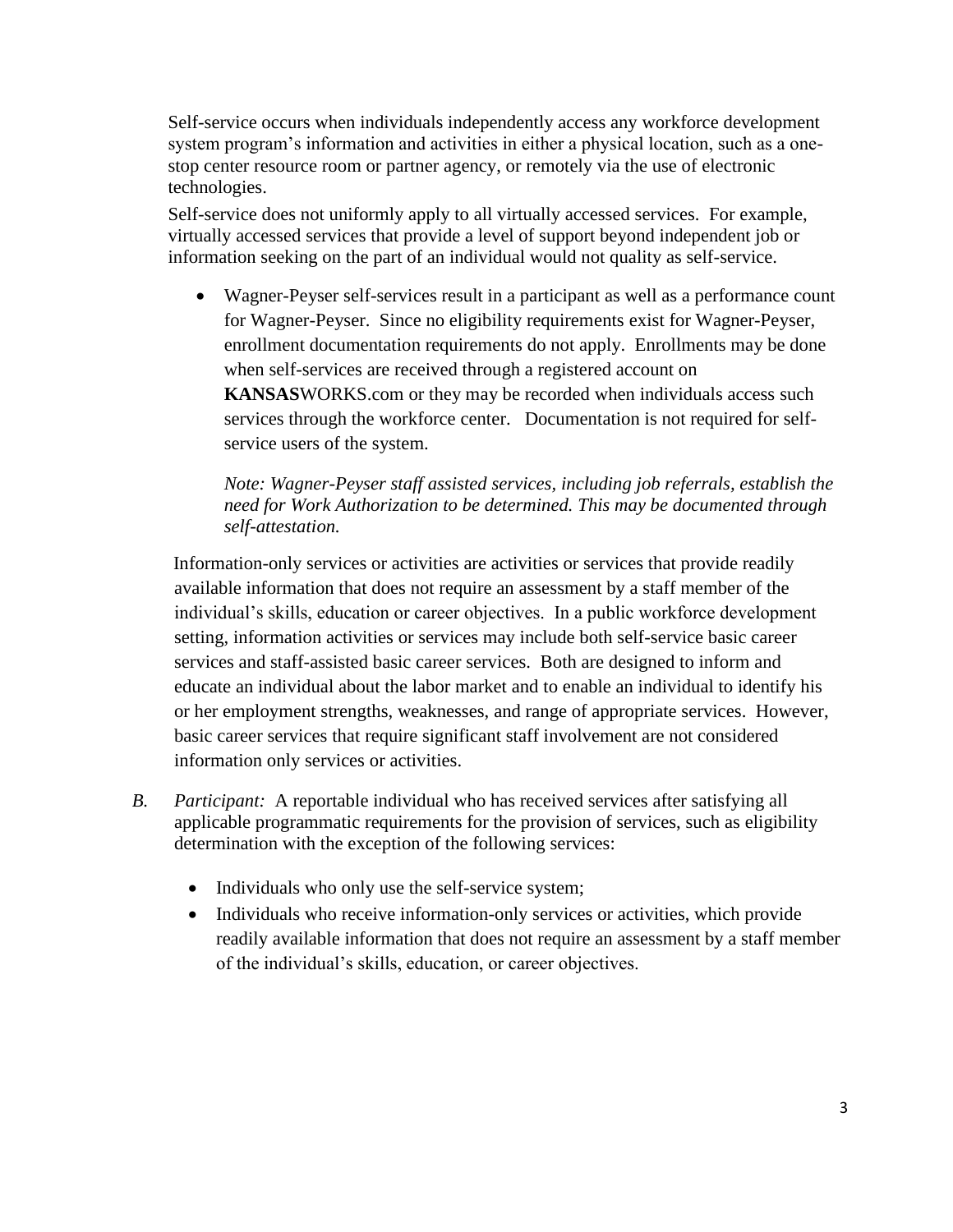### <span id="page-4-0"></span>**Participant Service Levels**

As noted earlier, all Wagner-Peyser self-service participants are included in Wagner- Peyser performance measures regardless of the level of staff involvement.

#### *Adult and Dislocated Workers*

Adults and Dislocated Workers who receive services funded under WIOA Title I Adult and Dislocated Worker programs, other than self-service or information-only activities, must be registered and must be a participant.

To be eligible to receive career services as an Adult in the Adult and Dislocated Worker programs, an individual must be 18 years of age or older. To be eligible to receive career services as a Dislocated Worker in the adult and dislocated worker programs, an individual must meet the definition of "dislocated worker" at WIOA sec. 3(15).

There are three types of career services defined by WIOA sec. 134(c)(2) and 20 CFR Part 678.430: basic career services, individualized career services, and follow-up services.

Basic career services are:

- (1) Eligibility determinations for the adult, dislocated worker, or youth programs;
- (2) Outreach, intake, and orientation to information and other services available through the one-stop delivery system;
- (3) Initial assessment of skill levels including literacy, numeracy, and English language proficiency, as well as aptitudes, abilities (including skills gaps), and supportive service needs;
- (4) Labor exchange services;
- (5) Referrals to and coordination of activities with other programs and services;
- (6) Workforce and labor market employment statistics information, including accurate information relating to local, regional, and national labor market areas;
- (7) Performance information and program cost information on eligible providers of education, training, and workforce services by program and type of providers;
- (8) Information, about how the local area is performing on local performance accountability measures, as well as any additional performance information relating to the area's one-stop delivery system;
- (9) Information, relating to the availability of supportive services or assistance, and appropriate referrals to those services and assistance,
- (10) Information and meaningful assistance to individuals seeking assistance in filing a claim for unemployment compensation.
- (11) Assistance in establishing eligibility for programs of financial aid assistance for training and education programs not provided under WIOA.

Not all basic career services trigger inclusion as a participant. These are the basic career services that trigger inclusion as a participant: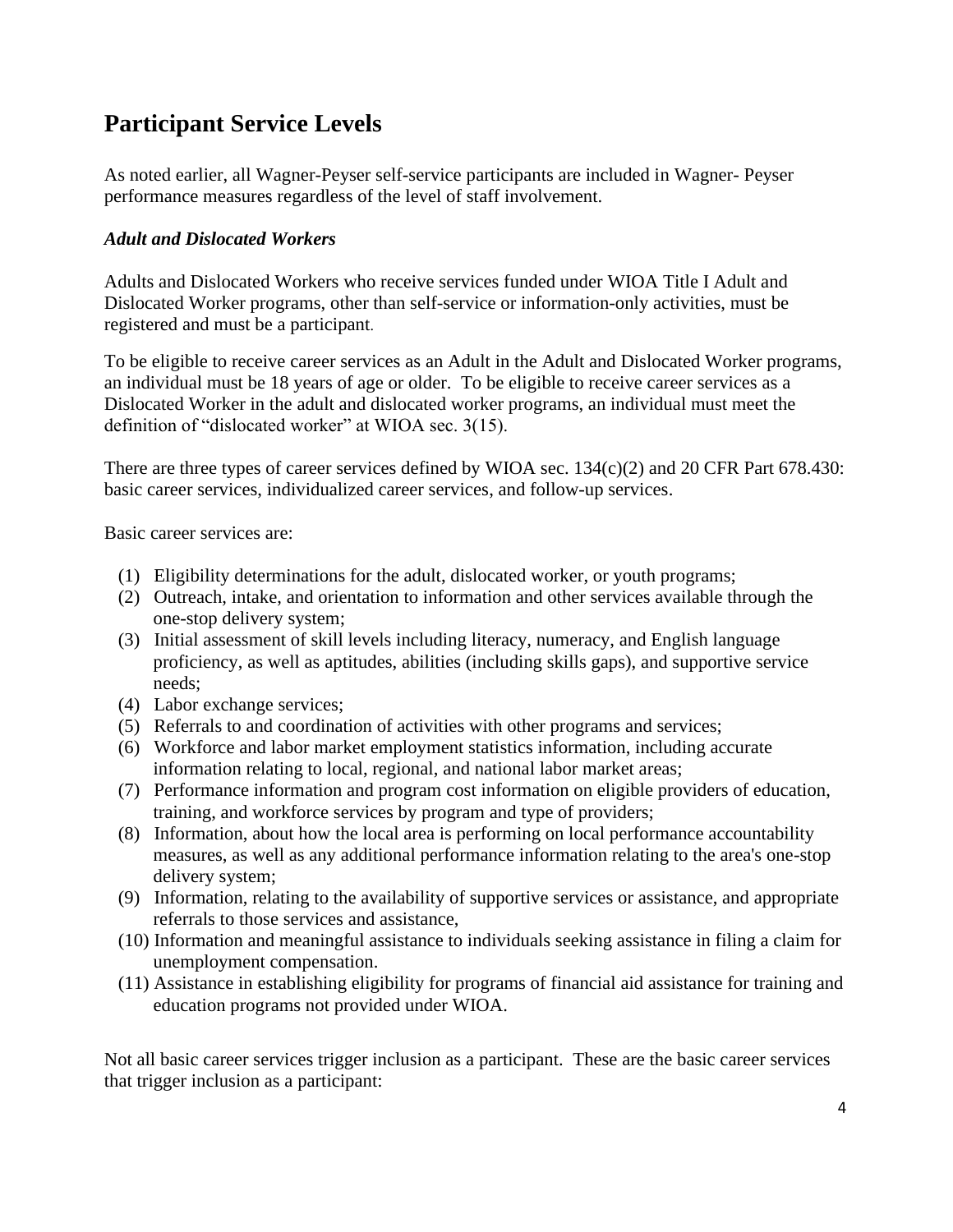- Initial assessment of skill levels and supportive service needs;
- Staff-assisted job search assistance (not self-directed job search assistance)
- Staff-assisted placement assistance (not self-directed placement assistance)
- Career Counseling (includes staff-assisted career guidance)
- Provision of information and meaningful assistance filing for UI
- Assistance establishing eligibility for financial aid

Individualized career services are:

- (1) Comprehensive and specialized assessments of the skill levels and service needs of adults and dislocated workers;
- (2) Development of an individual employment plan, to identify the employment goals, appropriate achievement objectives, and appropriate combination of services for the participant to achieve his or her employment goals, including the list of, and information about eligible training providers;
- (3) Group counseling;
- (4) Individual counseling;
- (5) Career planning;
- (6) Short-term pre-vocational services including development of learning skills, communication skills, interviewing skills, punctuality, personal maintenance skills, and professional conduct services to prepare individuals for unsubsidized employment or training;
- (7) Internships and work experiences;
- (8) Workforce preparation activities;
- (9) Financial literacy services;
- (10) Out-of-area job search assistance and relocation assistance; and
- (11) English language acquisition and integrated education and training programs.

All individualized career services trigger inclusion as a participant.

Follow-Up services are:

(1) Counseling regarding the workplace, for participants in adult or dislocated worker workforce investment activities who are placed in unsubsidized employment, for up to 12 months after the first day of employment

#### *Youth*

Youth (ages 14 – 24) who receive services funded under WIOA Title I Youth programs, other than self-service or information-only activities, must be registered and must be a participant.

To be eligible to receive career services as a Youth, an individual must be either an in-school (ISY) or out-of-school (OSY) youth as defined by WIOA.

An In-School Youth is an individual who is:

- 1. Attending school, as defined by State law, and
- 2. Not younger than age 14 or older than age 21 (unless an individual with disability attending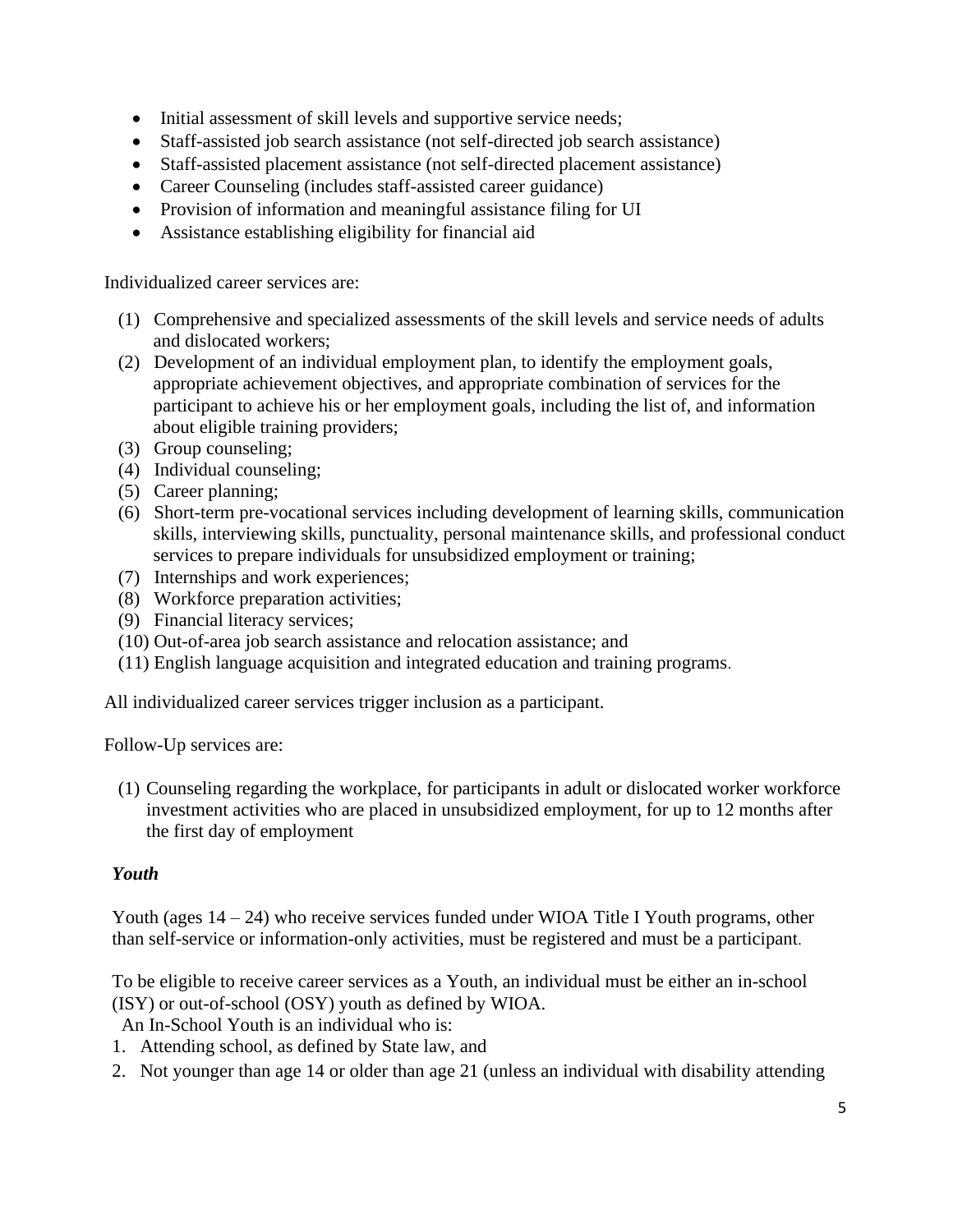school under State law who is older than 21), and

- 3. Low income\*, including youth living in a 'high poverty area', and
- 4. One or more of the following:
	- a. Basic Skills deficient
	- b. An English language learner
	- c. An Offender
	- d. Homeless, runaway, foster-care, aged-out foster or out-of-home placement
	- e. Pregnant or parenting
	- f. An individual with a disability
	- g. Requires additional assistance to complete an educational program OR to secure or hold employment

An Out-Of-School Youth is an individual who is:

- 1. NOT attending any school, as defined by State law, and
- 2. Not younger than age 16 or older than age 24, and
- 3. One or more of the following:
- a. School drop-out
- b. Within the age of compulsory school attendance, but has not attended school for the at least the most recent complete school year calendar quarter
- c. A recipient of a secondary school diploma or its equivalent who is low income\* and is:
	- i. Basic Skills deficient, or
	- ii. An English language learner
- d. An individual subject to the juvenile or adult justice system
- e. Homeless, runaway, foster-care, aged-out foster or out-of-home placement
- f. Pregnant or parenting
- g. An individual with a disability
- h. A low-income\* individual who requires additional assistance to complete an educational program OR to secure or hold employment

\*Low Income exception - not more than 5% of the youth served in a local area may be otherwise eligible youth except for being low income.

Youth services include:

- 1. Objective assessment, including academic and occupational skills as well as service needs and strengths
- 2. Individual Service Strategies (ISS) identifying career pathways including education and employment goals, achievement objectives and services
- 3. Case management, including follow-up
- 4. Tutoring, study skills training and dropout prevention/recovery strategies leading to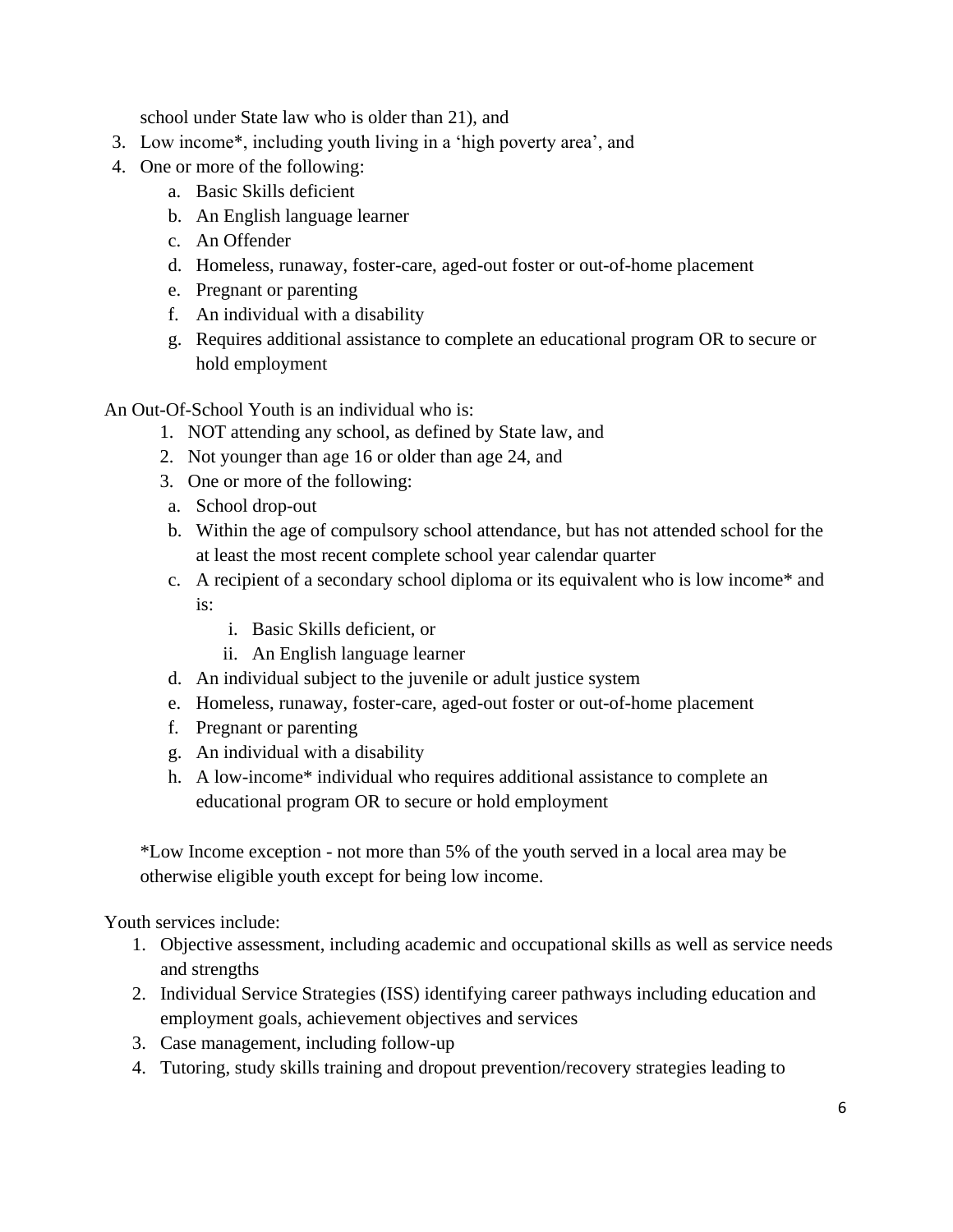secondary school diploma/equivalent (or recognized certificate when appropriate for individuals with disabilities) or a recognized postsecondary credential

- 5. Alternative school services or dropout recovery services, as appropriate
- 6. Paid and unpaid work experiences that have an academic and occupational component such as:
	- a. Pre-apprenticeship
	- b. Work experience; summer as well as school year
	- c. Internships and job shadowing
	- d. On-Job Training
- 7. Occupational skills training
- 8. Education offered concurrently with, and in the context of, workforce preparation and training
- 9. Leadership development
- 10. Supportive Services
- 11. Adult Mentoring, which may occur both during and after program participation
- 12. Follow-up services
- 13. Comprehensive guidance and counseling
- 14. Financial literacy education
- 15. Entrepreneurial skills training
- 16. Labor market information, career awareness and exploration
- 17. Transitional preparation to postsecondary education and training

<span id="page-7-0"></span>

| <b>Customer Type</b>                 |                                        | <b>Included</b> in  | <b>Minimum Documentation Needed</b>     |
|--------------------------------------|----------------------------------------|---------------------|-----------------------------------------|
|                                      |                                        | <b>Performance?</b> |                                         |
| Reportable Individual                |                                        |                     |                                         |
| Basic career services (self-service) |                                        | N <sub>0</sub>      | Self-attestation only                   |
| Participant                          |                                        |                     |                                         |
|                                      | Basic career services (staff-assisted) | Yes                 | Date of Birth and Self-attestation      |
| Individualized career services       |                                        | Yes                 | Date of Birth; Work Authorization;      |
|                                      |                                        |                     | Priority groups (if applicable) -       |
|                                      |                                        |                     | Veteran's Status, TANF, Public          |
|                                      |                                        |                     | Assistance, Low-Income;                 |
|                                      |                                        |                     | Self-attestation                        |
| Follow-up services                   |                                        | Yes                 | Only available to enrolled participants |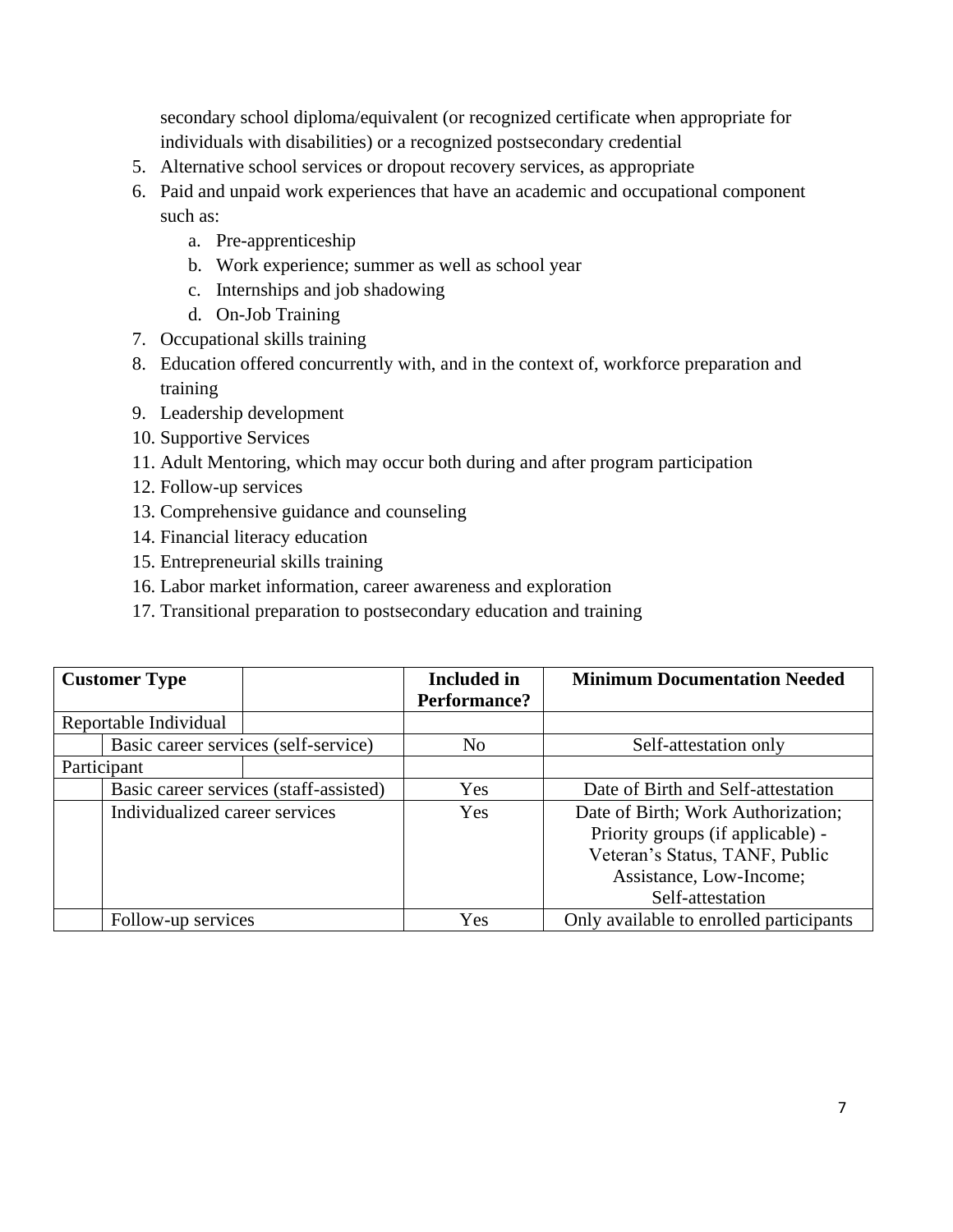### **Source Documentation**

A WIOA Title I Adult and Dislocated Worker programs participant enrollment creates the need for the collection of data elements necessary to establish eligibility, carryout federal and state reporting requirements, evaluate services, determine outcome information and carryout monitoring activities. Documentation of specific data elements must be completed as part of the WIOA enrollment process. For most data elements there are various documents that can be used as source documentation. All source documentation should consistently validate/document the data elements in question. In addition to collecting and retaining hard-copy source documentation on data elements, computer cross- match, State MIS data, self-attestation and enrollment case notes are often acceptable forms of source documentation. The following represents minimum source documents necessary to support program enrollments by type of service:

#### *Reportable Individual – Basic Career Services (self-service)*

• All required data elements can be documented through self-attestation including Date of Birth.

#### *Participant – Basic Career Services (staff-assisted)*

- Date of Birth: This data element must be validated through a copy of a legal document (birth certificate, driver's license, work permit, hospital records, etc.) or cross-matched with the Department of Vital Statistics.
- Work Authorization: This data element may be validated through self-attestation at the basic career services level, however, individualized career services and training services will require supporting documentation, such as a work permit.
- All other data elements may be validated through self-attestation (printing and signing the view screen in **KANSAS**WORKS.com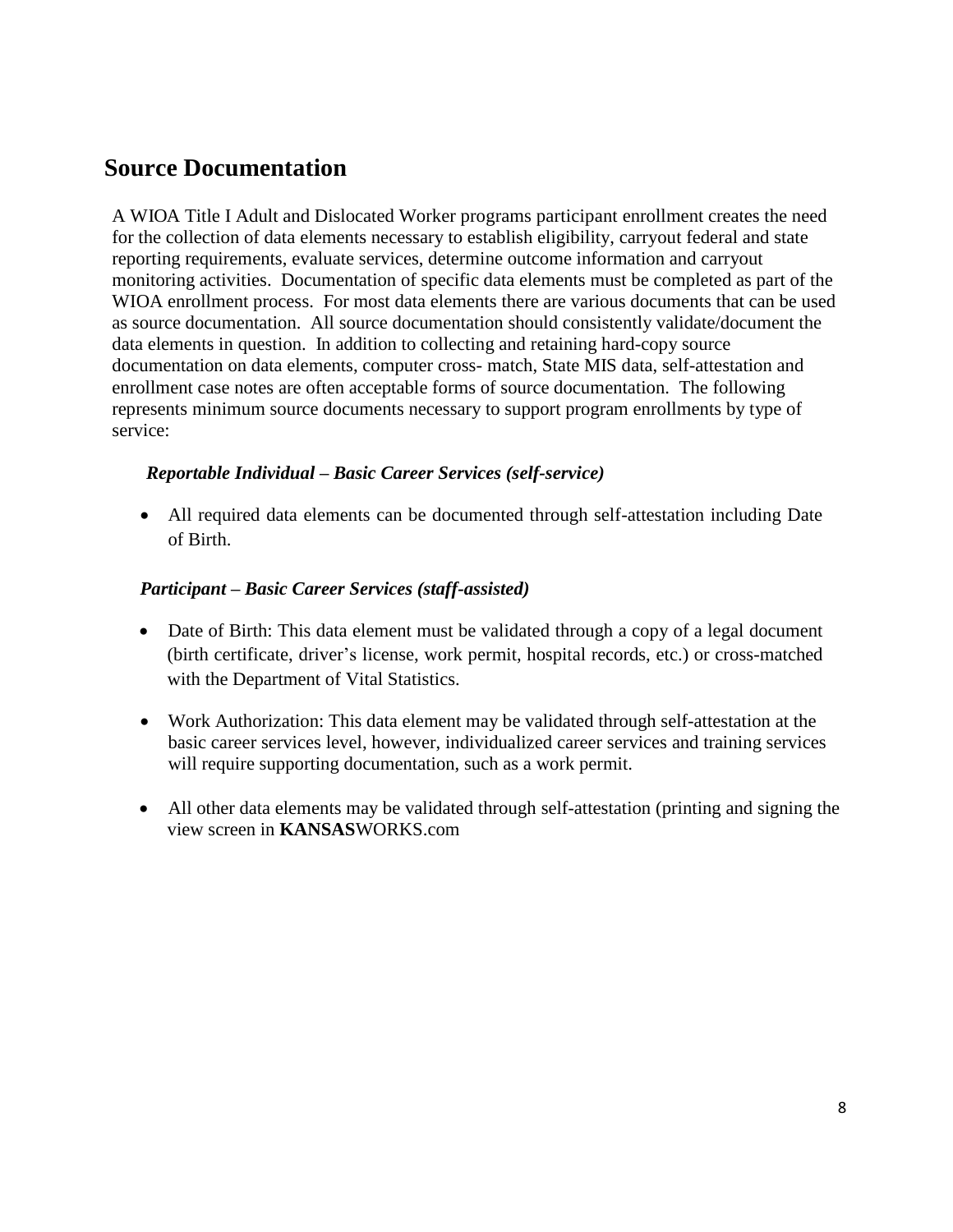#### *Participant – Individualized Career Services:*

- Date of Birth: Legal document as noted above.
- Work Authorization: documentation showing U.S. citizenship or legal right to work in the U.S.
- Veteran's Status (if applicable): DD-214, cross-match with veteran's database or acceptable documentation.
- TANF (if applicable): database, cross match or acceptable documentation
- Other Public Assistance (if applicable): copy of cash public assistance authorization, copy of public assistance check, medical card showing cash grant status, public assistance records, refugee assistance records, cross match with public assistance database.
- Low Income (if applicable): alimony agreement, applicant statement, award letter from veteran's administration, bank statements, compensation award letter, court award letter, pension statement, employer statement, family or business financial records, housing authority verification, pay stubs, public assistance records, quarterly estimated tax for selfemployed persons, SSI benefits, UI documents.
- All other data elements may be validated through self-attestation (printing and signing the view screen in **KANSAS**WORKS.com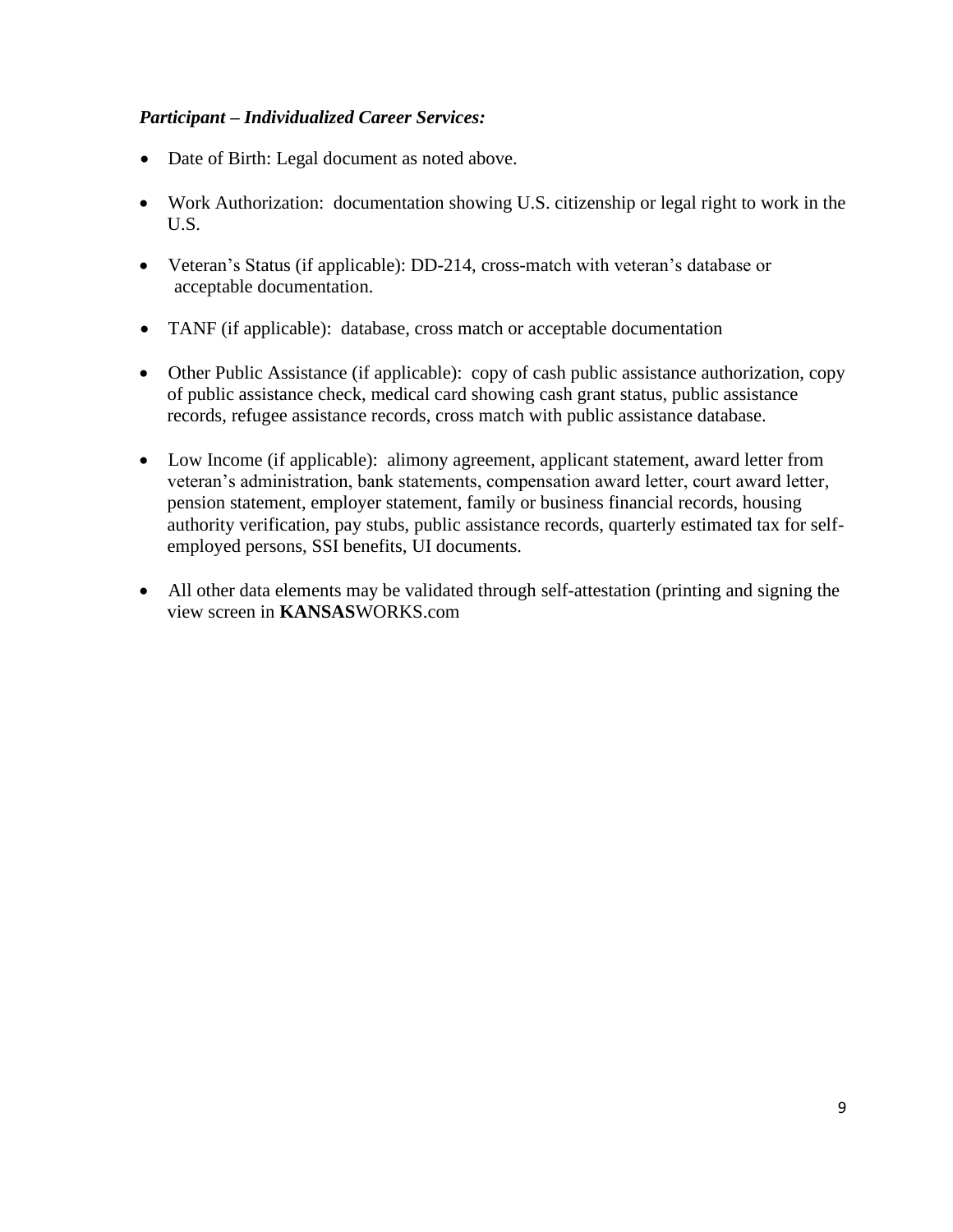### <span id="page-10-0"></span>**Source Document Definitions**

- 1. Cross-match: A cross match requires validation to find detailed supporting evidence for a data element. A social security number (SSN) with dates of publication and services received is detailed supporting evidence.
	- a. Note: Only finding a SSN is not a cross-match
	- b. Example: In a cross-match for Public Assistance using a non-WIOA database such as Department for Children and Families, the occurrence of a SSN match is NOT detailed supporting evidence while the occurrence of the SSN with dates of participation and services received is detailed supporting evidence.
- 2. State MIS: Unless otherwise noted, specific detailed information stored in the State's information system to support an element.
	- a. Note: A checkmark on a computer screen is not detailed information to support an element. The date of first training in and of itself is not detailed information while the date of first training in addition to the type of training and training provider is sufficient detailed information. This level of detail is valid source documentation and makes it unnecessary to further validate the data element in the local workforce center.
- 3. Self-Attestation: Self-Attestation occurs when a participant states his or her status for a particular data element and then signs and dates a form acknowledging this status. The form and signature can be on paper or in the state management information system, with an online signature.
	- a. Note: The key elements for self-attestation are: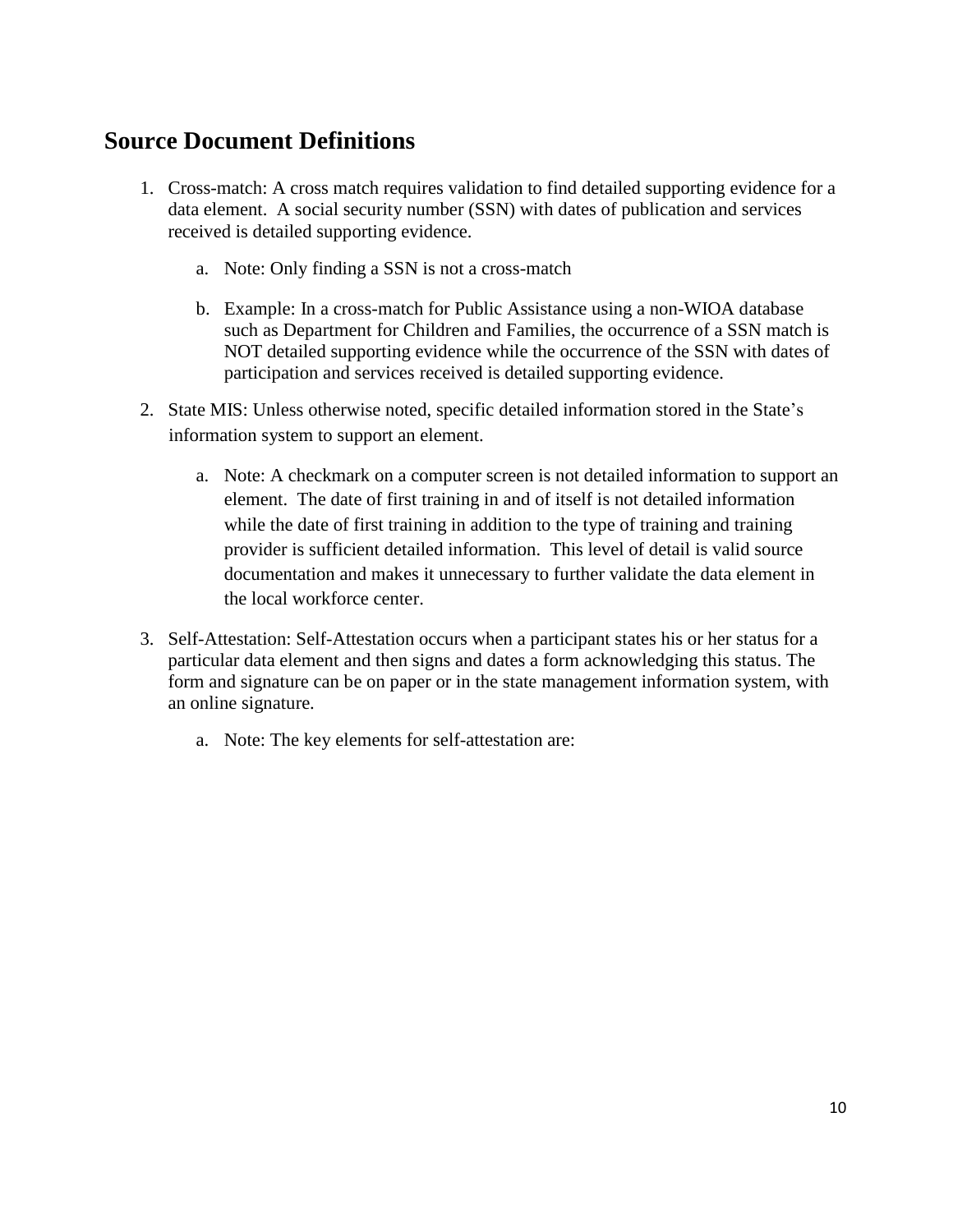- i. The participant identifying his or her status for a permitted element; and
- ii. Signing and dating a form attesting to this self-identification.
- 4. Case Notes: Case notes refer to either paper or electronic statements by the case manager that identifies, at a minimum, the following
	- a. The participant's status for a particular element;
	- b. The date on which the information was obtained; and
	- c. The case manager who obtained the information.

### <span id="page-11-0"></span>**Signatures**

The signature of the applicant must be obtained attesting the information on the application is true to the best of the applicant's knowledge and there is no intent to commit fraud. The actual or electronic signature acknowledges the information on the application will be used to determine eligibility and the applicant may be required to document the accuracy of the information. It should also note the information is subject to external verification (e.g. USDOL or independent auditors) and may be released for such purposes. The signature also acknowledges that, if found ineligible subsequent to enrollment, the applicant will be terminated and removed from the WIOA performance participant count. The terminated applicant will however remain in the WP/WIOA participant and WP performance participant tally. If the applicant is terminated as a result of falsifying information on the application they may also be prosecuted for fraud and/or perjury.

An authorized staff member should thoroughly review the entire eligibility assessment application and determine if the information is complete, consistent, and the eligibility determination is correct. If the eligibility verification is met, the staff member should sign and date the eligibility assessment. The application may be placed in a **KANSAS**WORKS.com pending queue in order to complete the eligibility and documentation process prior to enrollment.

### <span id="page-11-1"></span>**Pending Guidance**

The U.S. Department of Labor – Employment and Training Administration is expected to issue further guidance on eligibility and source documentation requirements for WIOA. Local areas are encouraged to keep up-to-date on guidance from the Department of Labor as it relates to source documentation.